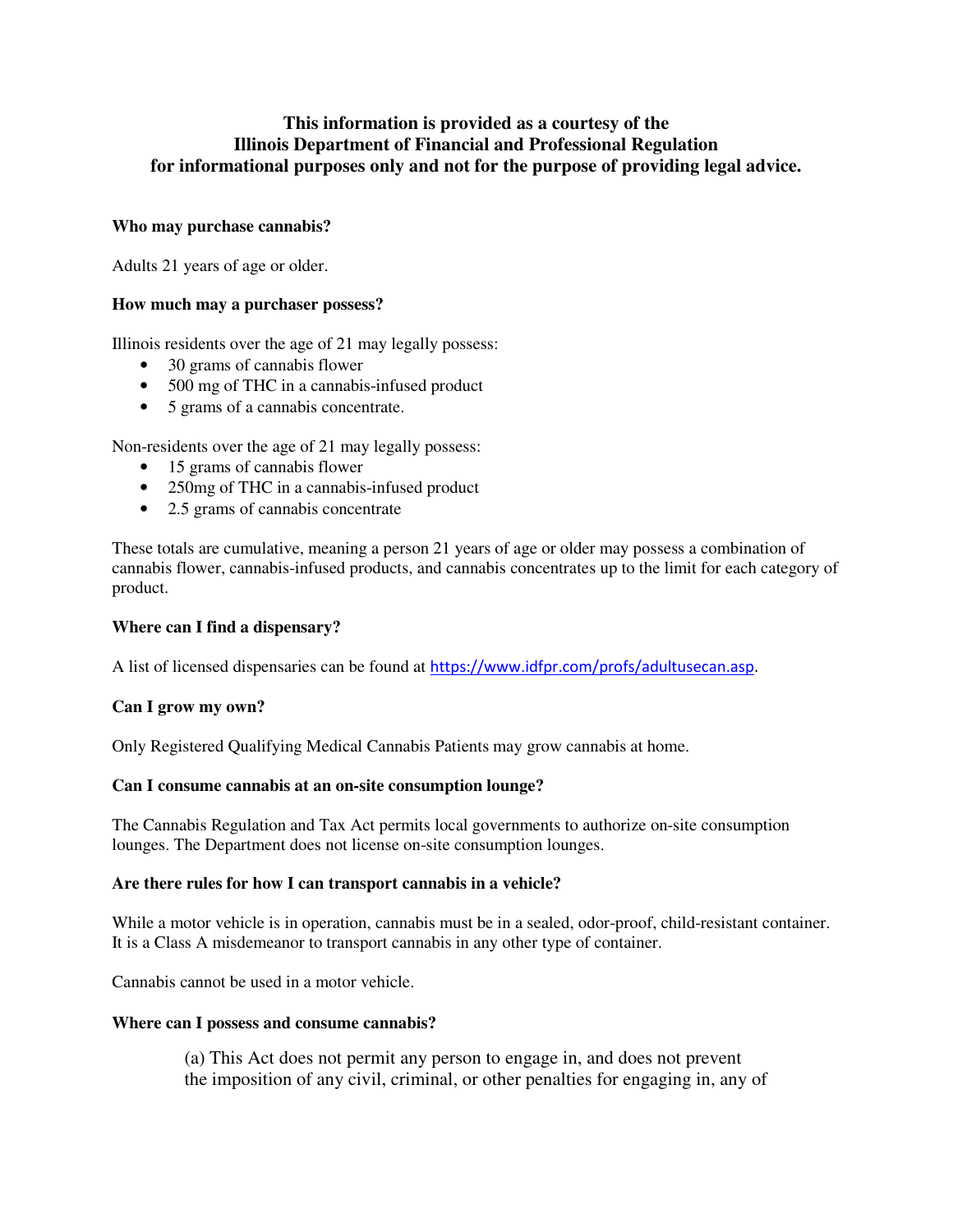the following conduct:

 (1) undertaking any task under the influence of cannabis when doing so would constitute negligence, professional malpractice, or professional misconduct;

(2) possessing cannabis:

 (A) in a school bus, unless permitted for a qualifying patient or caregiver pursuant to the Compassionate Use of Medical Cannabis Pilot Program Act;

 (B) on the grounds of any preschool or primary or secondary school, unless permitted for a qualifying patient or caregiver pursuant to the Compassionate Use of Medical Cannabis Pilot Program Act;

(C) in any correctional facility;

(D) in a vehicle not open to the public unless

the cannabis is in a reasonably secured, sealed container and reasonably inaccessible while the vehicle is moving; or

(E) in a private residence that is used at any

time to provide licensed child care or other similar social service care on the premises;

(3) using cannabis:

 (A) in a school bus, unless permitted for a qualifying patient or caregiver pursuant to the Compassionate Use of Medical Cannabis Pilot Program Act;

 (B) on the grounds of any preschool or primary or secondary school, unless permitted for a qualifying patient or caregiver pursuant to the Compassionate Use of Medical Cannabis Pilot Program Act;

(C) in any correctional facility;

(D) in any motor vehicle;

(E) in a private residence that is used at any

time to provide licensed child care or other similar social service care on the premises;

(F) in any public place; or

(G) knowingly in close physical proximity to

anyone under 21 years of age who is not a registered medical cannabis patient under the Compassionate Use of Medical Cannabis Pilot Program Act;

 (4) smoking cannabis in any place where smoking is prohibited under the Smoke Free Illinois Act;

(5) operating, navigating, or being in actual

physical control of any motor vehicle, aircraft, or motorboat while using or under the influence of cannabis in violation of Section 11-501 or 11-502.1 of the Illinois Vehicle Code;

(6) facilitating the use of cannabis by any person

who is not allowed to use cannabis under this Act or the Compassionate Use of Medical Cannabis Pilot Program Act;